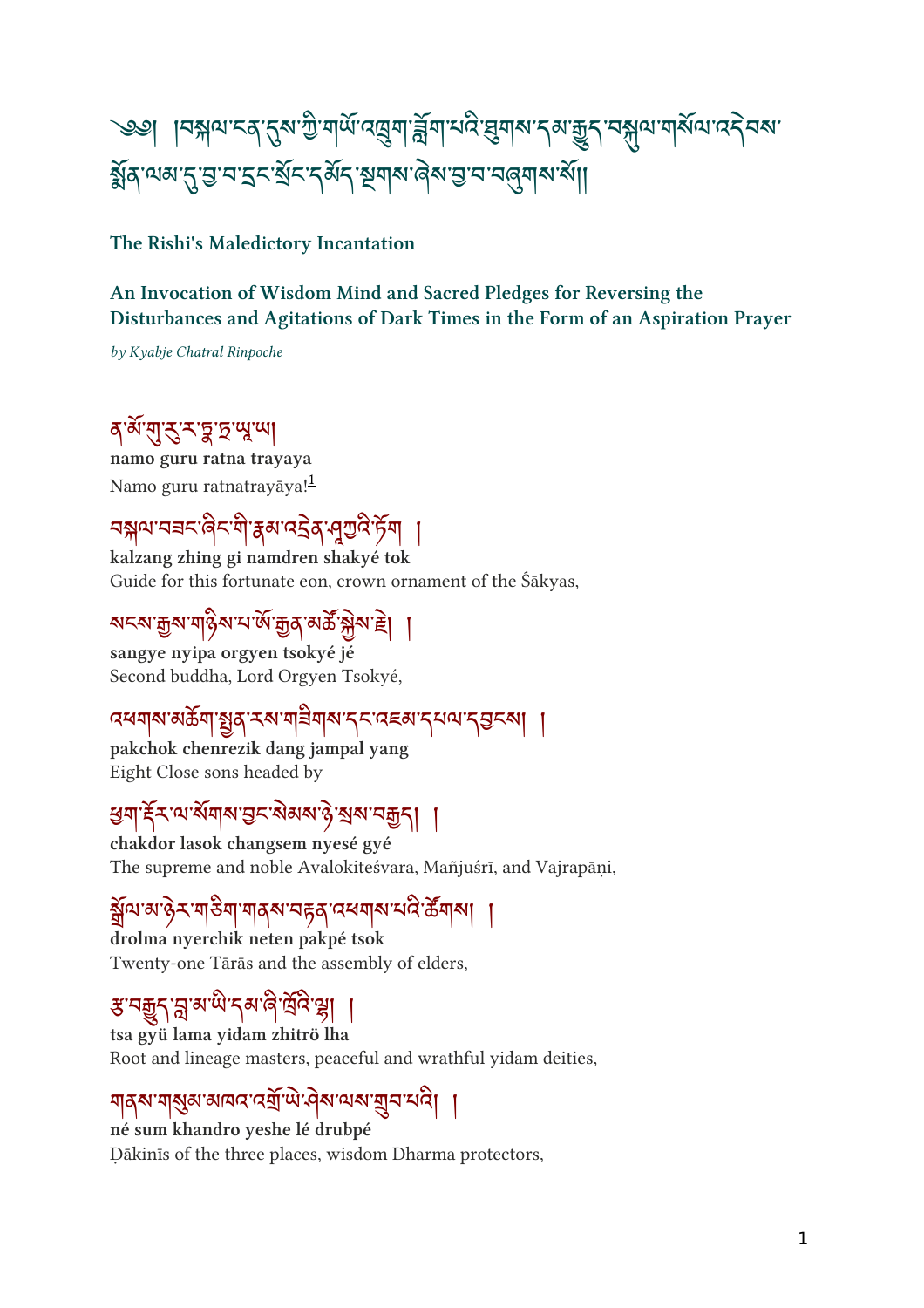# क्ष्य शुरुखयात्र भुरु राग्न व्ययाव सुरुव छ व्ययाचा ।

chösung chok kyong palgön dünchu sok Guardians of the four directions and the seventy glorious protectors,

### अन्वे मुन्दुः पशुपालयु ब्रुपनालन्दा पात्रलेन् ।

ngönshé dzutrul tutob ngawa nam Great masters with powers of clairvoyance and miraculous activity,

# ३१.३१.५२१.५१११११११११.५१.५१.५१.१

tsöden dro la zik shing gong su sol In your wisdom, please turn your attention toward all beings engaged in conflict.

# सेल २१ जनतः से उना ई जर्वे जी |

kal ngen dü té kyendro chi tün gyi The shared negative karma of beings in this final dark age

#### $\frac{1}{2}$ ାର ମୁଖି ବାର ଉଚ୍ଚ ମୁଖ୍ୟ ମାଧ୍ୟ |

lé ngen drebü tso chen dolwa lé Froths as a huge ocean;

## <u>اس المريح الي التي اين المريح المستمر</u>د المراجع التي المراج

karchok yel zhing nakchok dü dé yi Goodness is neglected whilst the demons of evil

#### ।¤'షশ'న্নন'ক্টৰ্'ষ্ট'ক্টৰ্'ম্ঝৰ্ম'স্ক'ম্মণ্ৰ ।

khadrak wangchen mi chen sem tsa gul Churn intensely the minds of the powerful and the influential,

### $\frac{1}{3}$  and  $\frac{1}{3}$  and  $\frac{1}{3}$  and  $\frac{1}{3}$  and  $\frac{1}{3}$  and  $\frac{1}{3}$

dzamling pung jé dul tsön mak truk lang Spitting out wars that could reduce this earth to dust.

### ଜୀ ଅର୍ ଓ୍ସିମାରି ବାହା ବାଧାରେ ବିଚ୍ଚନା ।

lok mön trul gyi tsönché tor lung ché Hurricanes of weapons hatched from perverse aspirations

# <u>%२५३२ घुका २५४ थे अर्च स्नाम्ना ।</u>

nöchü talwé dul du kechik la Unleashed to turn the entire universe and its inhabitants instantly to ash.

#### ঘন্ন্ৰমামম্বেয়ুমণ্ট্ৰমিম্বেত্তৰা ।

lakpar gyur nyé té ngen ja ma ta The portents of these bad omens of our approaching total destruction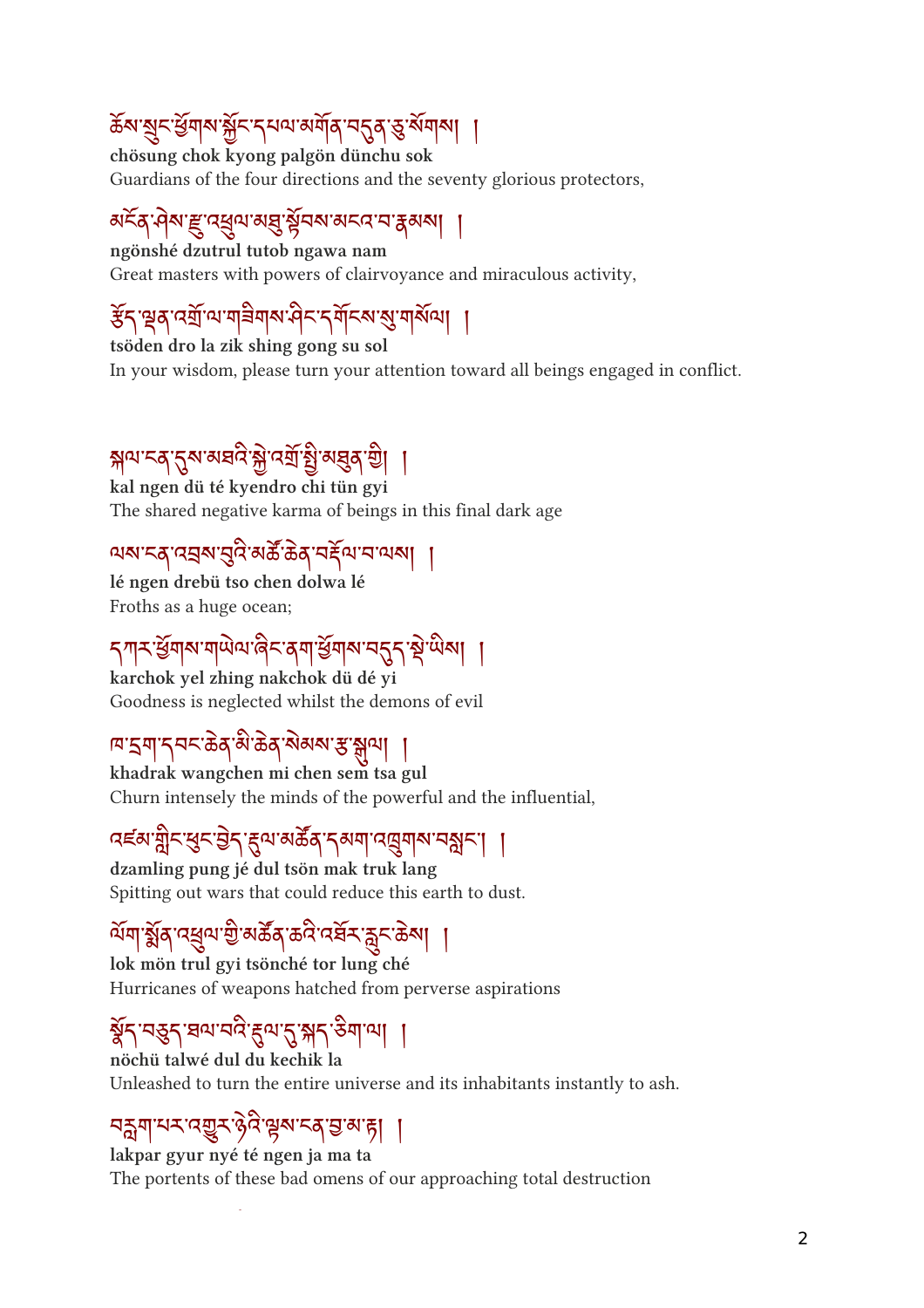# त्रेन ग्रंथल हेर्न नार छैन लेला अन्य बैन जन्न ।

nang drak tokpé chöyul ngöngyur kyang Appear clearly in the sights, sounds, and thoughts of our world.

# <u>୶ଽ୶ୗଌୢୖ୷ୣଽ୲ଽ୶ୄ୰ଽଽଡ଼୶ୖୣଈୄ୰ୗ</u>

marik kyewo mong dang tetsom gyar Yet the ignorant remain in their webs of delusion and doubt;

## <u>ՀԿԾ</u>ฎีตา ၂ 2-31 2 2-9 ต. 9-1

rab tum dadung dré du chang ma tsor Exceedingly stupid, they still do not feel alarmed at all.

# สม 1-29 7 89 มีขาระก่อ มี1 13 1

tö dang drenpa tsam gyi jik kyepé We are filled with terror from just hearing or thinking

### र्नेन अर्डिन नार पहल प्रीन्दन पर्नेन ग्री | |

ngar majungwé dzamling pogyur gang About the unprecedented transformation of our world.

# <u>| प्रियल २८२ जातील वे वटी |</u>

dé dok tab dang resa zhen namé And we have no means or hope to reverse this,

# <u>નર્જી અને નેતાને અજ્ય કે તાજીએ ઉત્ત વેજસાની</u> મ

lumé könchok tsa sum khyé nam la Save the undeceiving Three Jewels and Three Roots,

# এরেস বান্স নমন নহন স্থার স্থাপ এনা ।

khyéü pamar bö dré me ngak kyi To whom we cry like small children wailing for their parents.

### ן נף הן היי ליידי להדי ללידי היה להיו

soldeb odö böpa di lak na Please hear our desperate prayers,

# त्रियल ईर्वे ती. रेल तत्र लाते थेता तरी |

khyé nam ngön gyi damcha manyelwar And remember your earlier commitments.

# भी बेर बैर तार बैनील इंद बन मैरल जी |

lok tar nyurwé tukjé chak kyong la Extend your hands of compassion, as swift as lightning,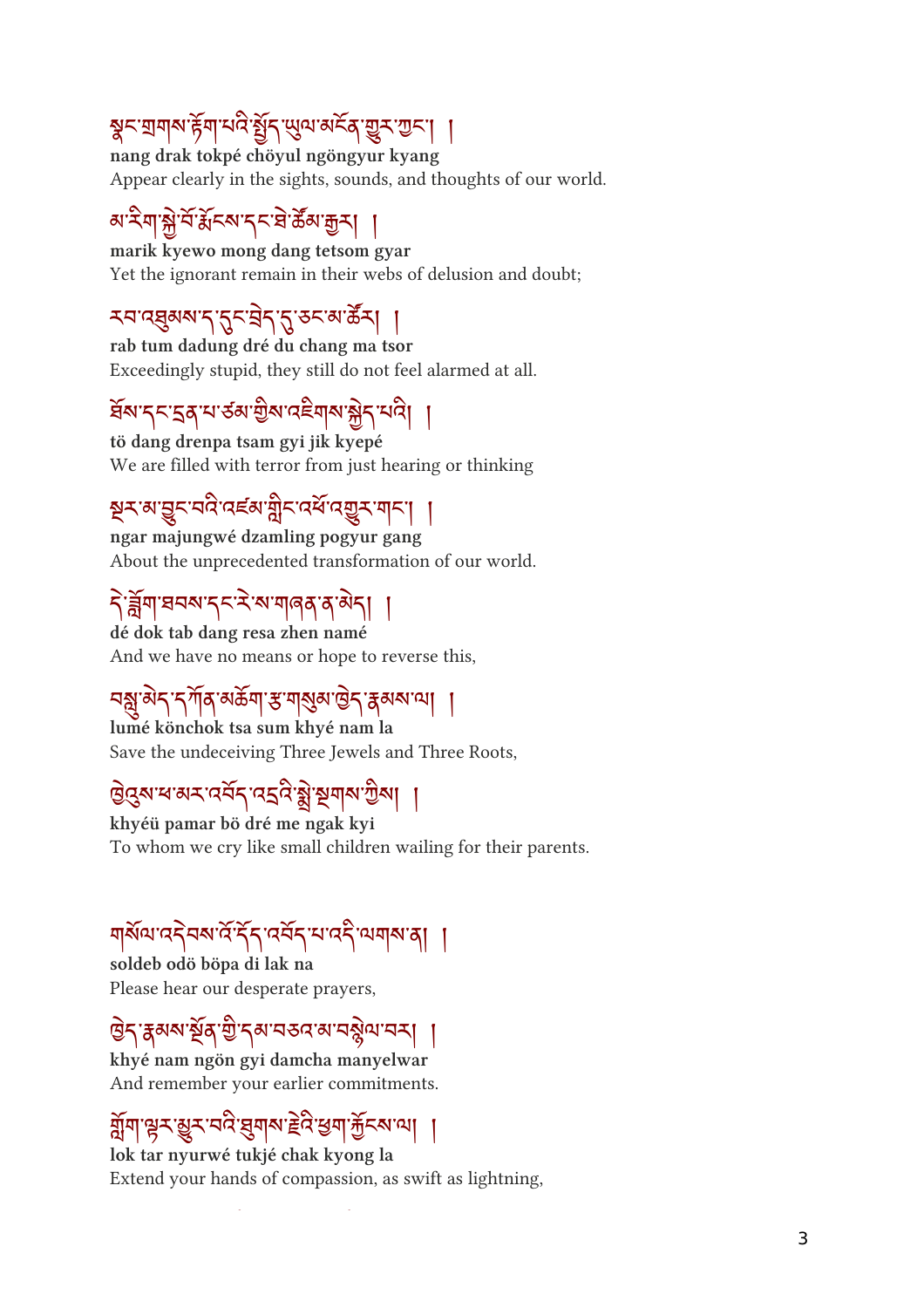# ดๆดูดู เวขาว จี๋ ติ้วตาระขุด มีเขตะ | |

gönmé dro di sung kyob jik drol dzö To hold and shelter those lacking protection and free us from our terror.

# दह्ल प्लैट में उन्नार तर भी पुर उनका नारी |

dzamling kyendrö dekyi trok jepé When powerful barbarians who plunder the happiness of beings in our world

### ३५९७०१११११११९५९७८ हे अर्थातपूर्वच्या ।

tobchen lalö yul gyé drö sham tsé Plot their battles,

## ๆอับสุดขาว วัฒนาขา |

tsowo nam dang dé yi khalowa Please transform these leaders and their minions—

#### མ་ང་གག་བ་བསམ་ངན་འཆང་བ་མས། །

ma rung duktsub sam ngen changwa nam Such ruthless malefactors—

# ।  $\frac{1}{\sqrt{2}}$ ରୁଞ୍ଜ ନାମ ସିନାର ଡି ମଞ୍ଜିନ  $\beta$  ନାରାଣ ।

zhidé tünpé chok su gyur du sol Into proponents of peace, happiness and harmony.

# $\mathcal{A}$ ାନ ଦିବ ମକ୍ଷ୍ୟା ନାର୍ଯ୍ୟାବା ମନ୍ଦ୍ର ବାର୍ଯ୍ୟ ମନ୍ଦ୍ର ।

galkyen mak truk rangsar zhiwa dang Please extinguish the adverse circumstances of war right on the spot

# <u>JJJ zir Zin wod gal oo alida ay af I</u> |

düdé dul tsön dok ching zhompar dzö And expel and destroy these demonic atomic weapons.

# <u> २ พ.ศ.รี.ทพ.ศรศ. มีค.ศ.จด. 321 |</u>

dé yi tu lé dzamling sachen dir Then, throughout our great earth,

# 939759699975974973999999997

tendzin zhabten shedrub chok kündar Let Dharma teachers live long, and learning and accomplishment flourish in all directions.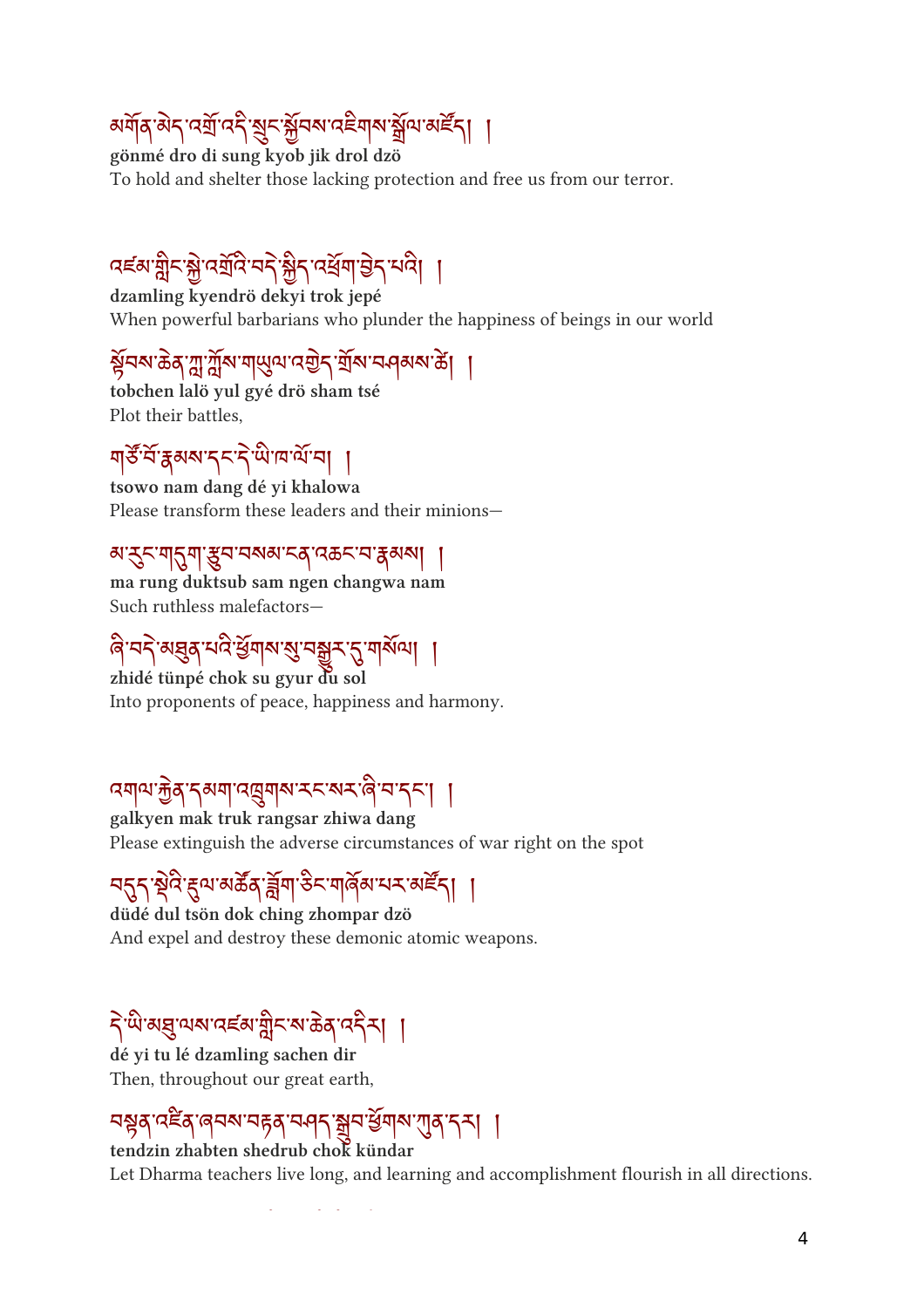# ละว่าง ระบาง ระบาง ระบาง ระบาง

ten dror tsé jé mi dang mi min gyi Liberate the world from the claws of nasty gangs of human and non-human

# वर्ण नार साम्राष्ट्र राज्यान रुवा बेरण |

nakpö tsalak der ché ming tsam tong Executioners of the teachings and sentient beings, until not even their names remain.

# $\frac{1}{2}$  is a set of  $\frac{1}{2}$  in  $\frac{1}{2}$  in  $\frac{1}{2}$  in  $\frac{1}{2}$

jikten küntu delek gyachenpö May vast happiness saturate the whole world,

# ཡ ོ ངས་བ་ ེ་བ་དཔལ་ ི ས་མན་མཐ ོ་ང་། །

yong khyab dé zhi pal gyi ngön to zhing And beings be elevated through the glory of the four pursuits<sup>[2](#ref2)</sup> to the Truly High.<sup>[3](#ref3)</sup>

### $\epsilon$ ୩ས་པྲུན་བྱུས་པན་འཕབ་འ་ལྲུགས་འಹ་མད་པར། །

dzokden dü zhin tab truk tsemé par May the times become perfect without the harm of war and strife, as during the Golden Age,

# $\mathcal{L}(\mathcal{A},\mathcal{A})\rightarrow \mathcal{A}$  and  $\mathcal{A}$  and  $\mathcal{A}$  and  $\mathcal{A}$  and  $\mathcal{A}$

kün kyang dé gé gar gyi drel gyur chik With everyone constantly enraptured in the dance of bliss and joy.

# $\partial \overline{\partial}$ મજ મ $\partial \overline{\partial}$  અ $\overline{\partial}$  મ $\partial \overline{\partial}$  આ જીન્ન કોંગ્રેજી અજ્ય સુમ $\partial \overline{\partial}$

kyabné chok sum gyatsö tukjé dang Through the compassion of the ocean of the Three Jewels

# क्सा रुक्तिसार्थ आर्यानी की जन्म के नगर जन्म ।

chöying namkün chokden den tob kyi And the power of the truth of the dharmadhātu endowed with all supreme aspects,

#### ၁၃၅ ၁၅ ၁၈၈ ၁ ၃၅ ၁၈ ၅၈၀ ၁၇၁ ၃၅ ၂

dakchak sampa dakpé soltab dön May the purposes of our pure prayers be fulfilled

# ་ར་་ ོ ན་ད་བན་འབ་ར་ག །

jitar ré mön yizhin drub gyur chik And our hopes and aspirations accomplished just the same.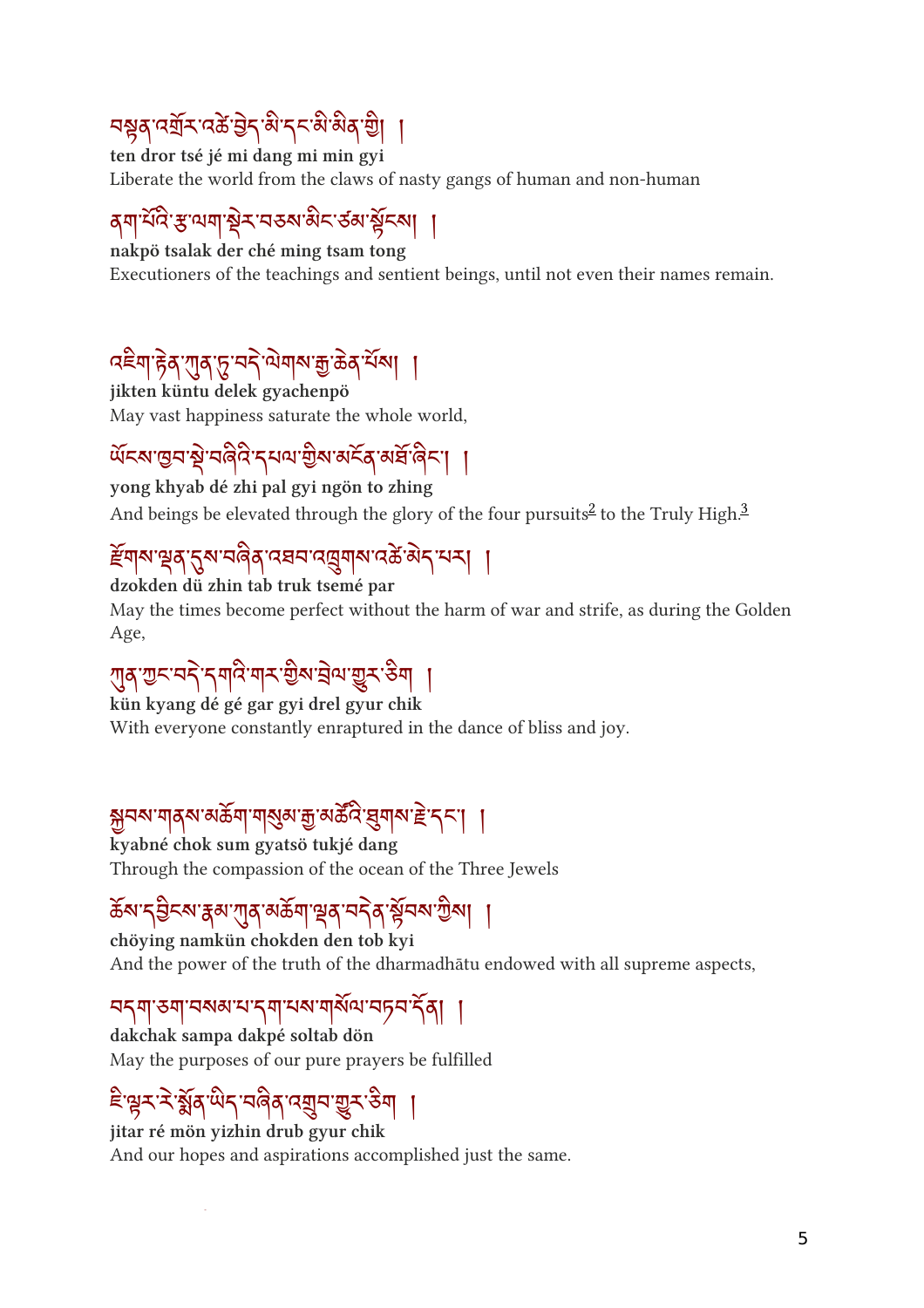# <u>১২খা ১৯২৯ জন্মইইই বুল*ন*্ম খ</u>া

teyata pentsa driya awa bodhanaye soha tadyathā pañcendriyāvabodhanīye svāhā

 $\sim$ المهرس المجري المستقلة المستقلة المستقلة المستقلة المستقلة المستقلة المستقلة المستقلة المستقلة المستقلة المستقلة المستقلة المستقلة المستقلة المستقلة المستقلة المستقلة المستقلة المستقلة المستقلة المستقلة المستقلة المست *ॺॱ*থुॺॱঘॱয়ৢ৲ॱঀ৾ঌঀ৾৽ৢ৴<sup>৻</sup>ঀৼঽৄ</sup>য়য়ৼঀ৾ৼ৻ঀৢয়ৼঀৣঀঀয়ৼঽ৻ৼৢঀৼঀৼঀৼৗৢৼঀৗৼঀড়৻ড়ৼড়৸ঀ৾৸৻ৼঀৼঀৼঀৼ৻৻য়ৼ৻ড়ৼ৾য় <u></u> ব্যাম'ন শ্ল'ব্ৰুই'মৰ্ক্টৰ ব্ৰেত্ৰ্যাৰ হ্ৰাৰ্ম'ষ্টুম'ৰাভূম'ৰ জ্বিমা'নৰ অন্তৰ্য মাইমান প্ৰেম'ৰাজ্য'ৰ মাজৰ জ্বিৰ दे पत्नेव तुम्हे के पर्याप्य पहेन् । पर्वेन न्नगान प्रवाणपति अपि अपि उपयोग पर पत्र वार्थे गुन् नगर बेन तु  $\sim$ ત્રીત નવર્ગીને જીવ્યારી ઉર્જય બાત હત્તને નવર્ગી હત્નીની રીતી બાત બારીને નર્ગમારી રીત કરેની

The use of the poison of atomic weapons that have the power to destroy in a single second the presence of the Buddha's teachings and the lives of sentient beings on this great earth of ours, along with every bit of goodness in the universe and its inhabitants, will destroy the human race. The time when such extremely lethal, never-seenbefore weapons will be used is not far off—the signs and indications are growing each day. So, moved irrepressibly by insupportable sadness and intense fear, we must call out like children wailing for their mothers to the one who can stop this, Orgyen Padma.

 $\partial \partial \phi$ રીતે તારી જોઈ તો વિજ્ઞાન કિંત્રાના કે જ્યારે વિજય તારી તે કીતો જોઈ તો આ હોય છે. જેને ડેટ જે તીવે જીજા તારી વે જ 75 | J179113912787 | ३२.२७॥२३791919979799977799999977789799 એજન્નાન્નાન્નાન્નાન્ના કર્યા અને વિજયના કર્યા હતા. આ વિની જીત કરના જીત નારી જે તારૂ તારૂ જાન્નાના કર્યા નારી ત <u> নদ্দেশ কৰা এৰ বিনাৰে সকলোৱে অভিযুক্ত জীৱন আয়াম ইবি নৱি দল আৰু জীৱন জীৱ।</u>

Thinking of the tremendous need for and benefit of reciting and writing on silk to hoist on mountain tops and hang from bridges, a prayer such as this, which invokes the most important sacred pledges and wisdom of the ocean of the Three Jewels of refuge, I, the vagabond Buddha Vajra (Sangye Dorje), wrote this with a pure intention on the thirteenth day of the third month in the year of the female Water Sow. Those with faith in me should keep this in their hearts. May the merit of writing this purge the barbarian hordes who trample the sublime teachings.

| Translated by Christina Monson, 2014. Revised and edited for Lotsawa House.

Version: 1.5-20220421

- 1. [↑](#backref1) i.e., Homage to the Guru and Three Jewels.
- 2. [↑](#backref2) Duty, wealth, pleasure, and liberation.
- 3. [↑](#backref3) Good rebirth as a god or human being.